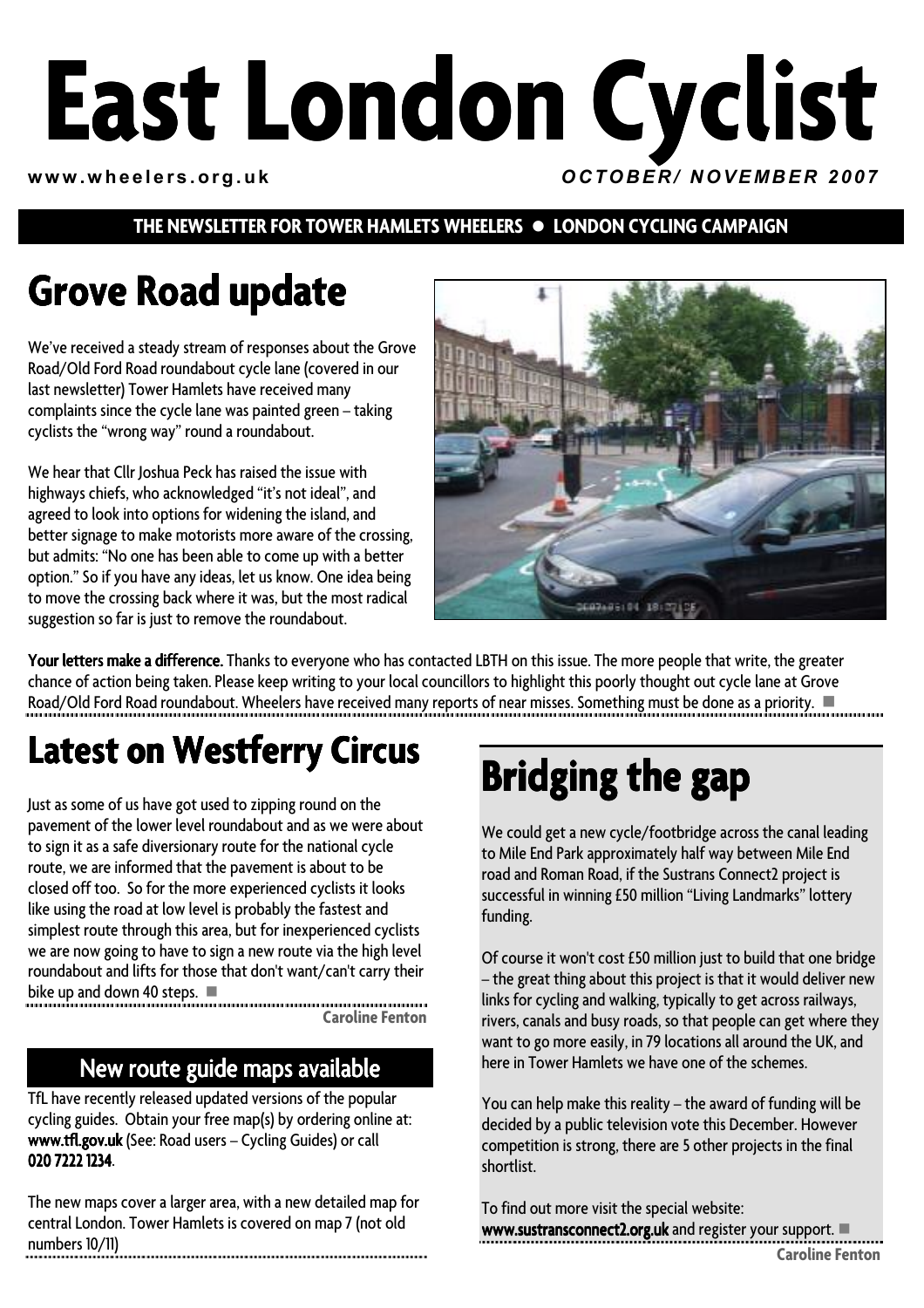### **Trip down memory (cycle) lane lane (cycle) lane**

Gary Cummins sent us this picture of Cable Street taken in 1984, with the idea of comparing what it looks like now in 2007.





Robert Lister, campaigns coordinator, comments: "The question is… is it any better now, and does it achieve the aim of being a useful facility? Are new cyclists encouraged by it? "

See the Department for Transport's consultation on Cycling infrastructure design at:

www.dft.gov.uk/consultations/open/infrastructuredesign/consultationpaper

Recently proposed amendments to the Highway Code to add a rule forcing cyclists to use cycle lanes have been dropped, following campaigns by CTC and LCC, the Government has agreed to amend the Highway Code to improve cyclists' safety, and to encourage drivers to take more care around vulnerable road users. The new version makes clear that cyclists have every right to cycle on the road. Rules 61 and 63 state that cycle lanes and cycle facilities, are "not compulsory" and the decision to use them "will depend on your experience and skills".  $\blacksquare$ **Catch up with Gary, our former leader, on the e-group.** 

### **Cable Street blues**

... Speaking of Cable Street, regular users of the cycle lanes there will know that bits of it have been dug up for what seems like forever to replace water mains - (only weeks after it was extended!)

Clancy Docwra, the contractor carrying out the works on behalf of Thames Water, confirmed the work is due to be completed at long last by 28<sup>th</sup> September. Clancy Docwra can be contacted on: 020 8923 3299.

It looks like Tower Hamlets Council are going ahead with their plans to extend the cycle track two way for the last section between Devonport Street and Butcher Row. Wheelers were invited to comment, but advised against the proposed scheme, which would see cyclists having to make 90 degree turns to cross Cable Street, having to slow down and almost stop, instead of a continuous cycle lane. Also with plans not yet finalised for the crossing at Butcher Row, this could be awkward if the layout at Butcher Row is subsequently changed.

Possible alternatives discussed by Wheelers included making Cable Street two way but closed at one end for access only to prevent it being used as a rat-run, or to keep the entire cycle lane on the same side of Cable Street all the way down, however, as this would require more alteration work (and presumably cost) LBTH were not in favour of this idea.

Prepare for more disruption at the end of Cable Street...

# **It's the little things...**

Are there any particular niggles you notice on your daily journey? Potholes? Shared pavements along cycle routes with no drop kerb? Sunken drains? Broken street lamps? Glass?

Let us know what you've seen, and report it!

Call London Borough of Tower Hamlets: 020 7364 5004 to report potholes, glass, broken streetlights etc, or report it online: www.towerhamlets.gov.uk

For outside Tower Hamlets, you can report via: www.fillthathole.org.uk as well as see what's already been  $reported.$ 

Robert Lister, Campaigns Coordinator campaigns@towerhamletswheelers.org.uk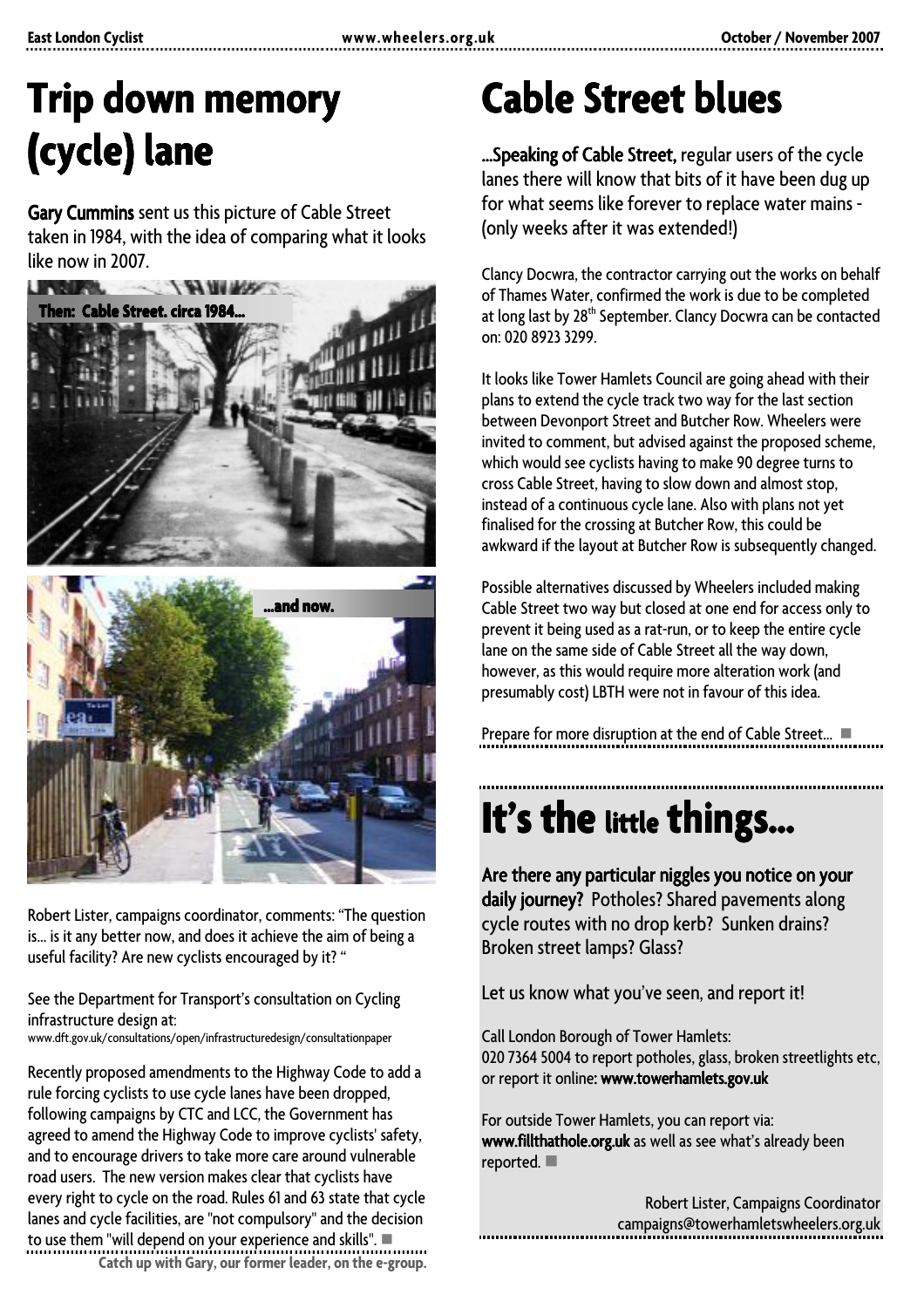### **Some people have all the lock… lock… the lock…**

David Tuckwell tempts fate by telling us: "30 years cycling and never had a bike stolen. It's not luck… well maybe a little…."

"I always use two good quality locks: a U or D lock from a reputable manufacturer (Abus or Trelock). For the second, I often use another D lock but currently using a heavy Abus chain. Whilst heavy they give me peace of mind and I must be doing something right not to have lost a bike. These locks are expensive but worth it as I've never had the hassle of replacing a stolen bike, the expense of going by public transport whilst doing so, or trying to find the replacement money. My locks are my best insurance and I'd rather spend money, preventing theft than forking out for premiums year after year.

I always lock both wheels to the frame and wherever possible I try to ensure both locks go round the cycle stand, railings or whatever I'm locking the bike to.

I'm fortunate to be able to keep my bike off the street whilst at work but I still follow the same locking up procedure above.

If I have to lock the bike on the street I always choose somewhere with plenty of people walking/driving past, preferably where it would be awkward for thieves to work unnoticed e.g. the railings running down the middle of a road such as Whitechapel Road. No chance of parking a van and using an angle grinder clandestinely there.

Take all accessories and bags off the bike.

My 'around town' bike doesn't look flash and I wouldn't use my smart and more desirable mountain bike to go out for the evening where it might be locked up on the street, at night, for a few hours.

With a folding bike you may be able to keep it with you upon reaching your destination, always carry locks in case you can't or plans change. I even lock my bikes when I leave them at home to make it as awkward as possible for burglars, they may decide to leave them if they can't be wheeled or ridden.

Never leave the bike unlocked whilst 'popping' into a shop. By the time you've run out of the shop a thief will be out of your reach.

Use registering services such as immobilise.com (you can also register mobiles, hifi, ipods, jewellery and other valuables). Do it, and it may help recover your property should the worst happen. At least keep a record of the frame number and a

description of your bike, preferably a photo. It's not much good when the coppers ask what sort of bike it was if you tell them it was 'a blue one with gears'. If you have a receipt, many bike shops put details of the bike, including frame number, on it. Receipts also help prove ownership if the bike is recovered.

Well now, the truth: one of my bikes was stolen when my sister borrowed it and left it unlocked outside the library. She was only seven and it was a long, long time ago. Doesn't really count, does it?  $" \blacksquare$ 

**David Tuckwell, Wheelers 'Special Projects' (and all-round nice guy.) Catch up on the e-group!** 

Lots more practical advice on cycle security at: www.lcc.org.uk – see 'Advice'.

# **You can ring my bell bell**

The humble bicycle bell - close your eyes for a moment and think of the sound it makes 'Ting-a-ling' would be a close approximation. This sound has been with us for over a hundred years and is so recognisable that it's now ingrained on our DNA, so why are they not fitted as standard to a new bike? For three years it has been a legal requirement to fit a bell to a new bicycle and the manufacturers have been fitting a 'ping' bell, these are cheap but do they and other sorts of audible warning systems work?

For the last year I have tested the ping bell, the electric megahorn and the air operated Air Zound to see which was the most effective. My 'test track' has been the segregated cycle path in Tavistock Place WC1 which I ride through everyday and where cyclists, pedestrians and motor vehicles compete for space. The main problem with pedestrians is that they use their ears rather than their eyes when they step onto the path or road. All three were more or less ineffectual when it comes to warning pedestrians or traffic unless you were right on top of them, even the Air Zound which is super loud at 115 decibels, why is this?

It's simple, pedestrians and other traffic don't recognise these sounds as a bicycle in the vicinity whereas the humble bell with its 'ting-a-ling' is instantly recognised by all and can be heard from a reasonable distance that it makes others look up especially those distracted by their phones and MP3s. Sometimes you need to go backwards in order to safely go forward so fitting a traditional bell could save you a lot of grief. These are available from most bike shops in traditional chrome, funky colours or with slogans from about  $f3.$